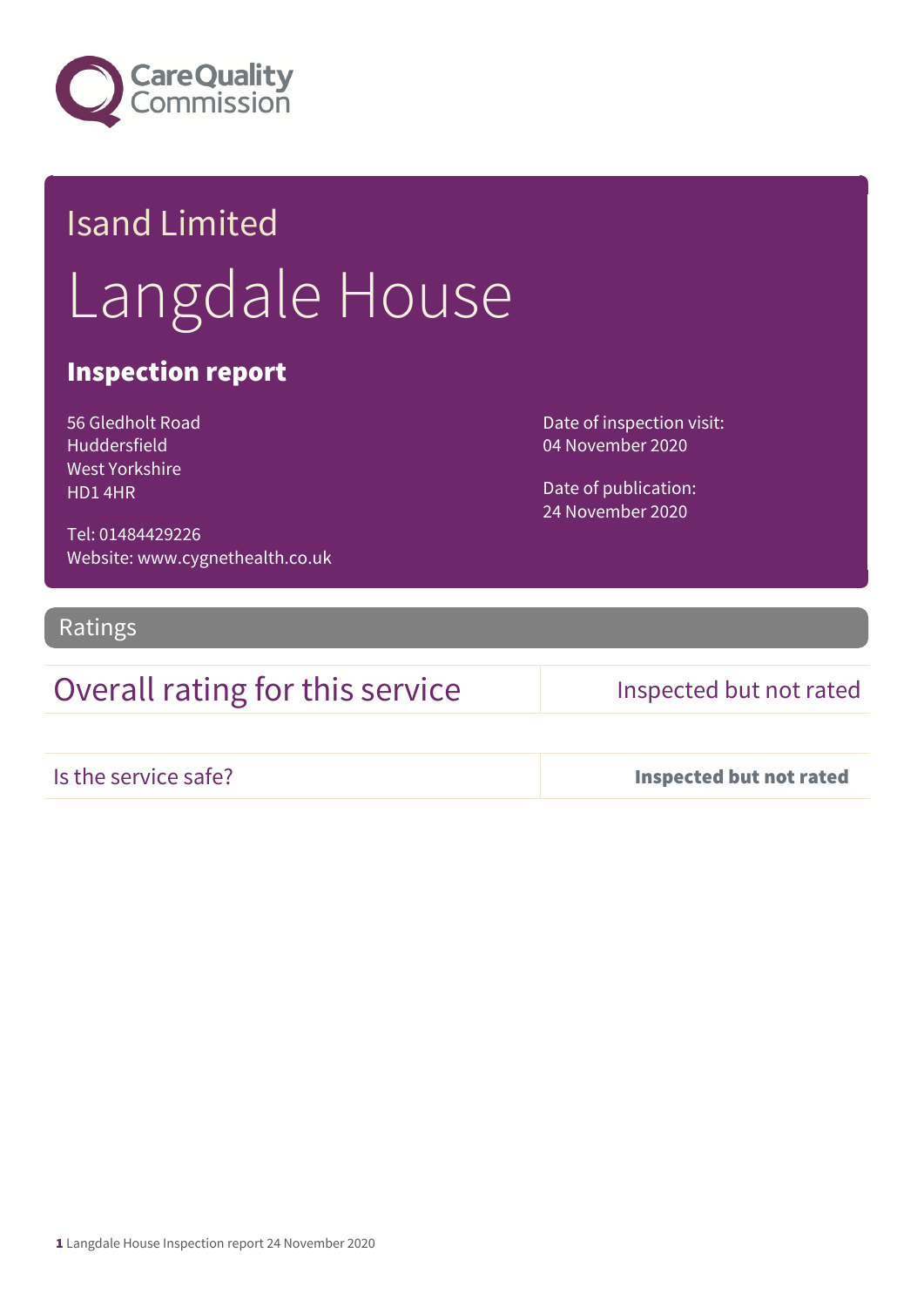# Summary of findings

### Overall summary

Langdale House is a residential care home for up to eight people with learning disabilities. At the time of our inspection seven people were using the service.

We found the following examples of good practice.

• The premises were clean, hygienic and tidy. There was a daily routine of cleaning where each member of staff was given responsibilities for cleaning.

• There was handwashing and hand sanitising points throughout the service which were used by staff and people who lived at the service.

• All staff were wearing face masks. Staff had a good understanding of personal protective equipment (PPE) and when it needed to be used.

• There was a thorough screening process for visitors where the temperature is taken and oxygen levels were taken and a screening questionnaire completed.

• There were signs and updates throughout the service in an easy read format. These displayed information on handwashing routines and how to wear PPE correctly.

Further information is in the detailed findings below.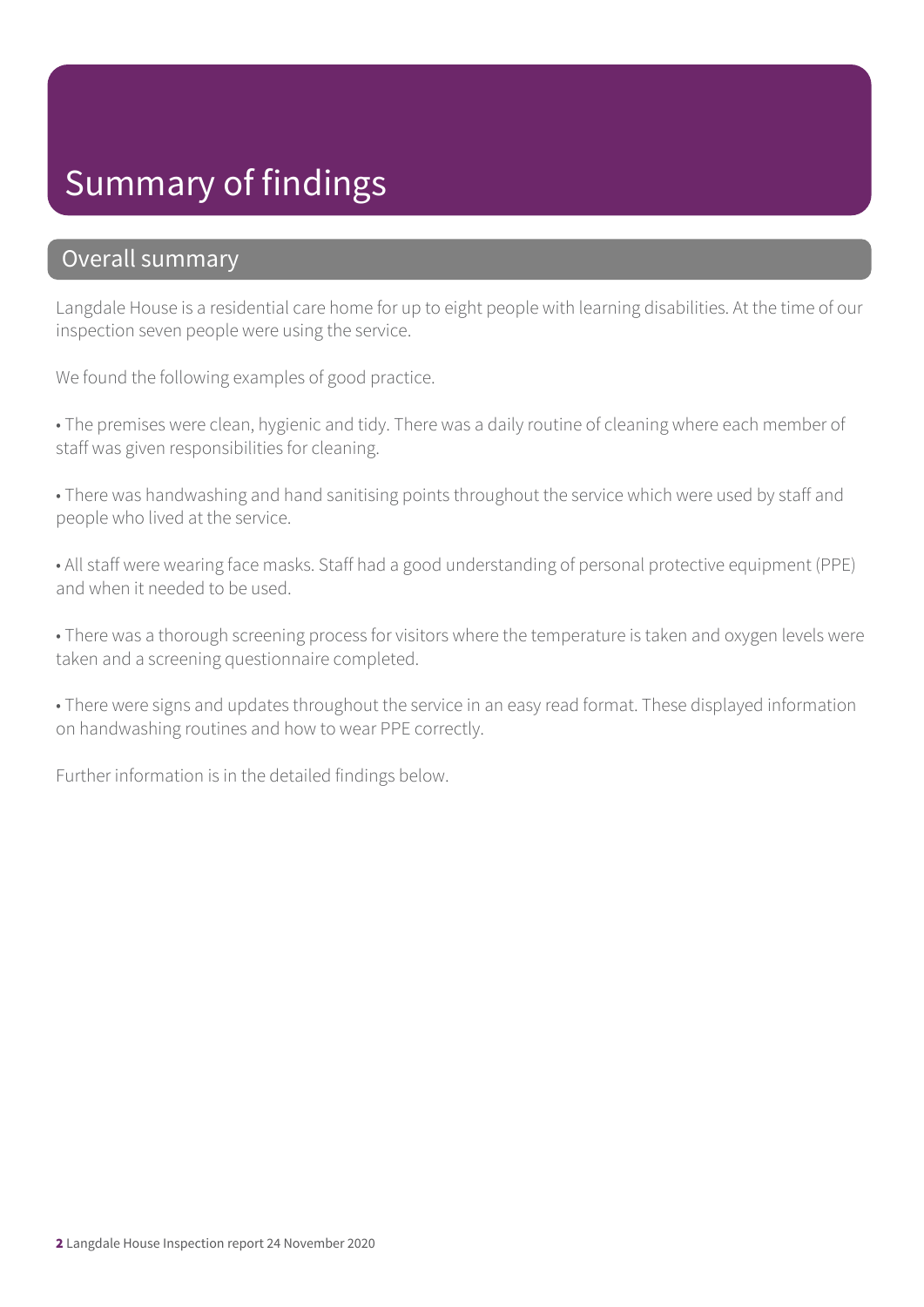### The five questions we ask about services and what we found

We always ask the following five questions of services.

We were assured the service was following safe infection prevention and control procedures to keep people safe

Is the service safe? Inspected but not rated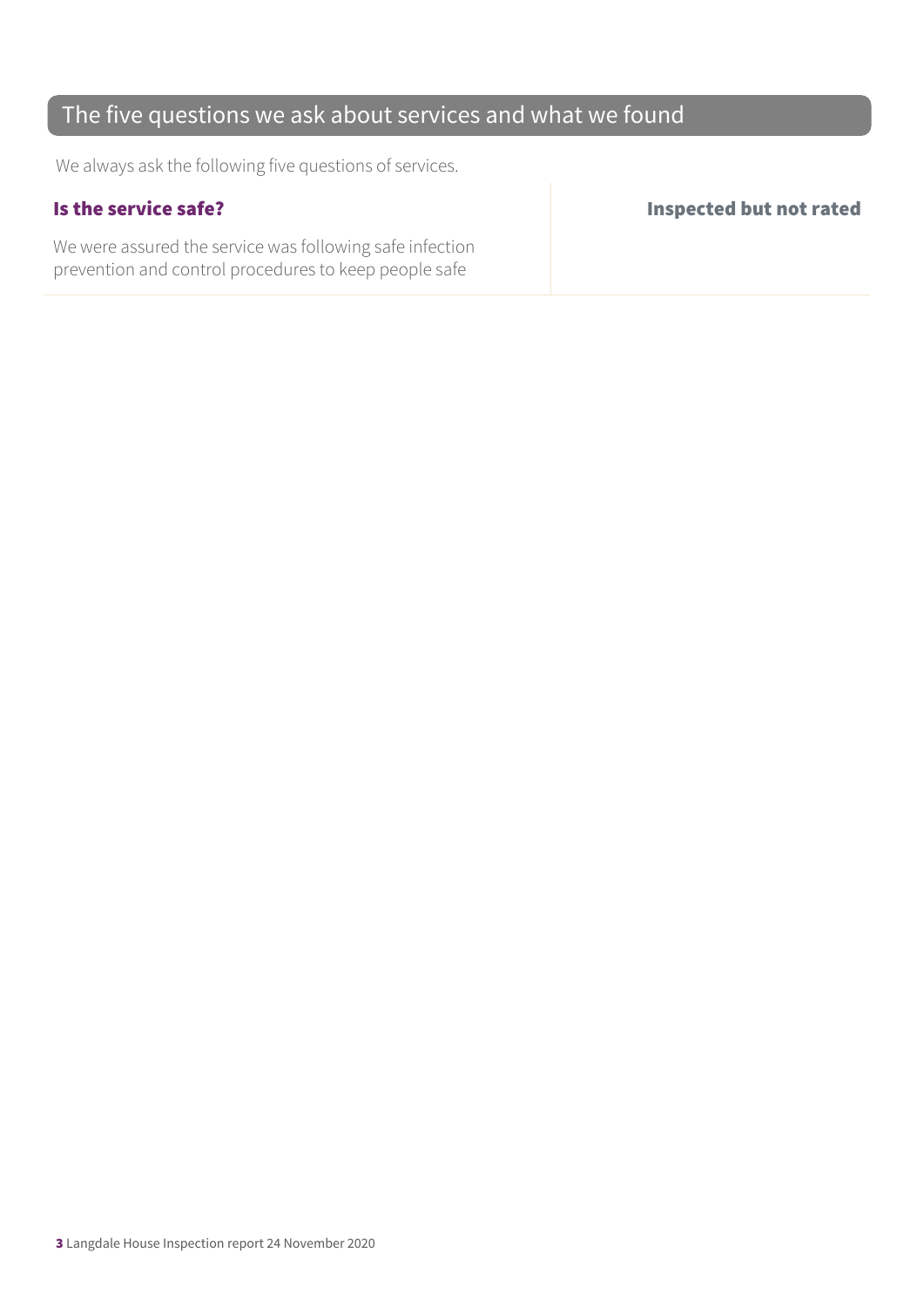

# Langdale House Detailed findings

# Background to this inspection

We carried out this inspection under Section 60 of the Health and Social Care Act 2008 as part of our regulatory functions. This inspection was planned to check whether the provider is meeting the legal requirements and regulations associated with the Health and Social Care Act 2008.

As part of CQC's response to the coronavirus pandemic we are conducting a thematic review of infection control and prevention measures in care homes.

The service was selected to take part in this thematic review which is seeking to identify examples of good practice in infection prevention and control.

This inspection took place on 4 November 2020 and was announced.